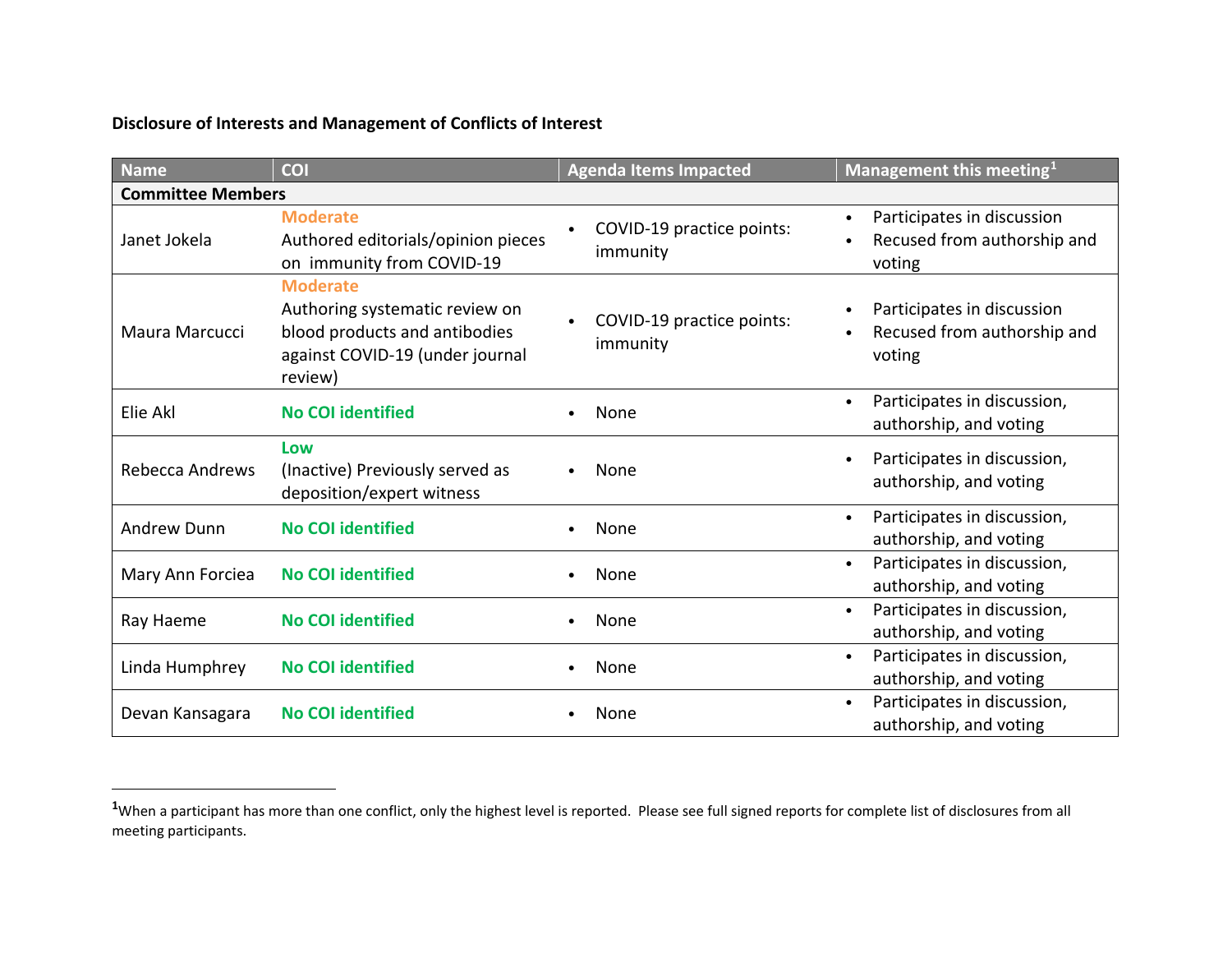| <b>Matthew Miller</b>       | Low<br>(Inactive) Previously owned stock<br>in Exact Sciences Corp                                                                                                                                  |           | None                                                                  | $\bullet$              | Participates in discussion,<br>authorship, and voting               |
|-----------------------------|-----------------------------------------------------------------------------------------------------------------------------------------------------------------------------------------------------|-----------|-----------------------------------------------------------------------|------------------------|---------------------------------------------------------------------|
| Adam Obley                  | <b>No COI identified</b>                                                                                                                                                                            |           | None                                                                  | $\bullet$              | Participates in discussion,<br>authorship, and voting               |
| Mark Tschanz                | <b>No COI identified</b>                                                                                                                                                                            |           | None                                                                  | $\bullet$              | Participates in discussion,<br>authorship, and voting               |
|                             | Other Attendees - ACP Staff, Leadership, and Guests (do not participate in committee votes)                                                                                                         |           |                                                                       |                        |                                                                     |
| <b>Kate Carroll</b>         | <b>Moderate</b><br>Household member is employed by<br>The Beasley Firm, LLC (personal<br>injury and medical malpractice<br>firm)                                                                    |           | All SMPC manuscripts                                                  | $\bullet$              | Participates in discussion<br>Recused from authorship<br>Voting n/a |
| <b>Shannon Merillat</b>     | <b>Moderate</b><br>Household member is employed by<br><b>Health Dimension Group (offers</b><br>consulting and management<br>services to post-acute, long-term<br>care, and senior living providers) |           | All SMPC manuscripts                                                  | $\bullet$              | Participates in discussion<br>Recused from authorship<br>Voting n/a |
| Irina Arkhipova-<br>Jenkins | <b>No COI identified</b>                                                                                                                                                                            | $\bullet$ | None; Only in attendance for<br>immunity practice points<br>(partial) | $\bullet$<br>$\bullet$ | Participates in discussion<br>Authorship and voting n/a             |
| George Abraham              | <b>No COI identified</b>                                                                                                                                                                            |           | None                                                                  | $\bullet$<br>$\bullet$ | Participates in discussion<br>Authorship and voting n/a             |
| Laura Baldwin               | <b>No COI identified</b>                                                                                                                                                                            |           | None                                                                  | $\bullet$<br>$\bullet$ | Participates in discussion<br>Authorship and voting n/a             |
| Wayne Bylsma                | <b>No COI identified</b>                                                                                                                                                                            |           | None                                                                  | $\bullet$<br>$\bullet$ | Participates in discussion<br>Authorship and voting n/a             |
| <b>Christine Chang</b>      | <b>No COI identified</b>                                                                                                                                                                            | $\bullet$ | None; Only in attendance for<br>immunity practice points<br>(partial) | $\bullet$<br>$\bullet$ | Participates in discussion<br>Authorship and voting n/a             |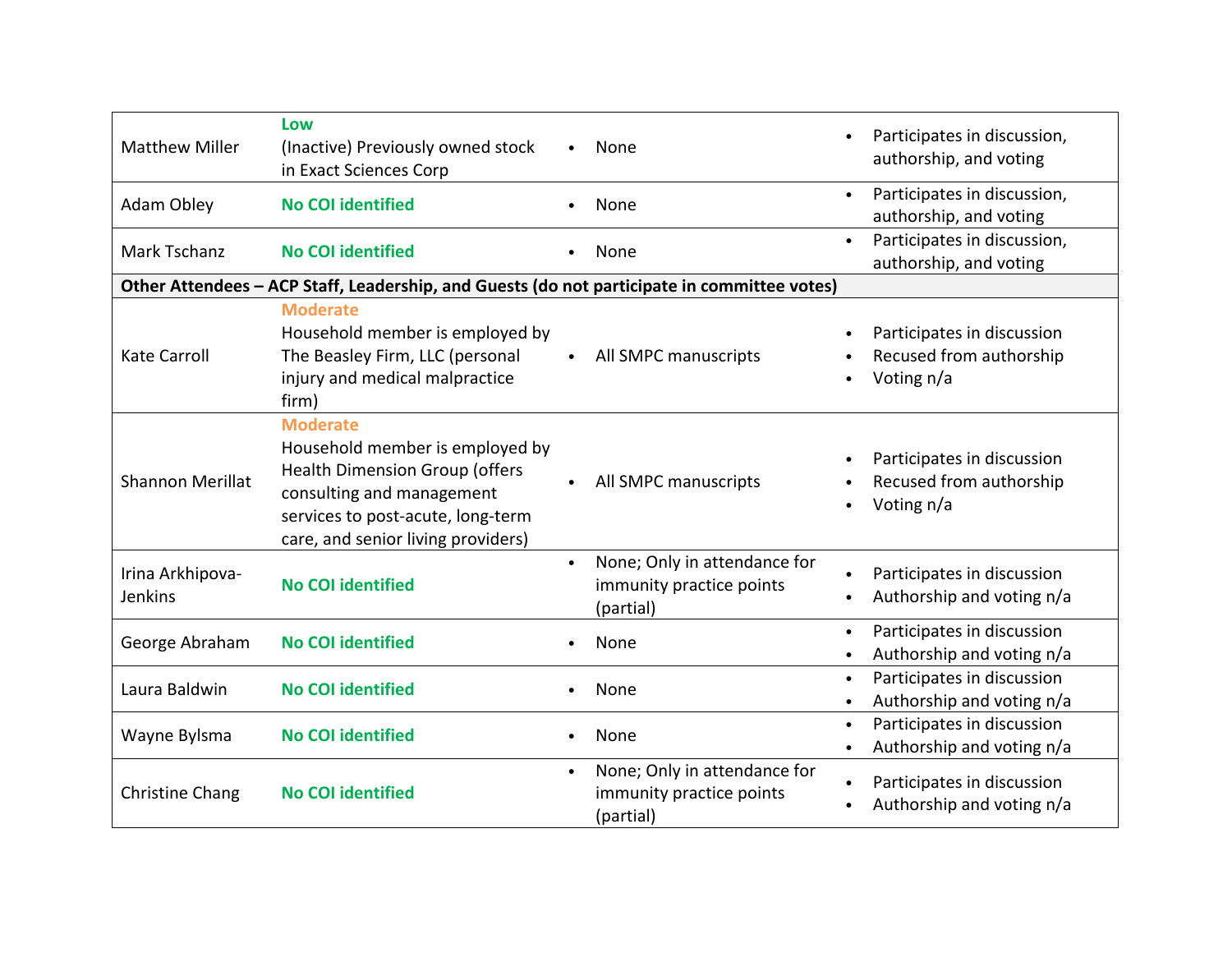| <b>Thomas Cooney</b>             | <b>No COI identified</b> | None                                      | Participates in discussion                  |
|----------------------------------|--------------------------|-------------------------------------------|---------------------------------------------|
|                                  |                          |                                           | Authorship and voting n/a                   |
| Somosree Dutt                    | <b>No COI identified</b> | None                                      | Participates in discussion<br>$\bullet$     |
|                                  |                          |                                           | Authorship and voting n/a                   |
| <b>Allison Ewing</b>             | <b>No COI identified</b> | None                                      | Participates in discussion<br>$\bullet$     |
|                                  |                          |                                           | Authorship and voting n/a                   |
| Itziar Etxeandia-<br>Ikobaltzeta | <b>No COI identified</b> | None                                      | Participates in discussion<br>$\bullet$     |
|                                  |                          |                                           | Authorship and voting n/a                   |
|                                  |                          | None; Only in attendance for              | Participates in discussion                  |
| Celia Fiordelisi                 | <b>No COI identified</b> | immunity practice points                  |                                             |
|                                  |                          | (partial)                                 | Authorship and voting n/a                   |
| Andrew                           | <b>No COI identified</b> |                                           | Participates in discussion<br>$\bullet$     |
| Hachadorian                      |                          | None                                      | Authorship and voting n/a                   |
|                                  | <b>No COI identified</b> | None; Only in attendance for<br>$\bullet$ |                                             |
| Mark Helfand                     |                          | immunity practice points                  | Participates in discussion                  |
|                                  |                          | (partial)                                 | Authorship and voting n/a                   |
|                                  | <b>No COI identified</b> | None                                      | Participates in discussion<br>$\bullet$     |
| Darilyn Moyer                    |                          |                                           | Authorship and voting n/a                   |
| Amir Qaseem                      | <b>No COI identified</b> |                                           | Participates in discussion and<br>$\bullet$ |
|                                  |                          | None                                      | authorship                                  |
|                                  |                          |                                           | Voting n/a<br>$\bullet$                     |
|                                  | <b>No COI identified</b> |                                           | Participates in discussion and<br>$\bullet$ |
| <b>Trish Siemion</b>             |                          | None                                      | authorship                                  |
|                                  |                          |                                           | Voting n/a<br>$\bullet$                     |
| Tatyana Shamliyan                | <b>No COI identified</b> |                                           | Participates in discussion and<br>$\bullet$ |
|                                  |                          | None                                      | authorship                                  |
|                                  |                          |                                           | Voting n/a<br>$\bullet$                     |
| Sam Tierney                      | <b>No COI identified</b> |                                           | Participates in discussion and<br>$\bullet$ |
|                                  |                          | None                                      | authorship                                  |
|                                  |                          |                                           | Voting n/a<br>$\bullet$                     |